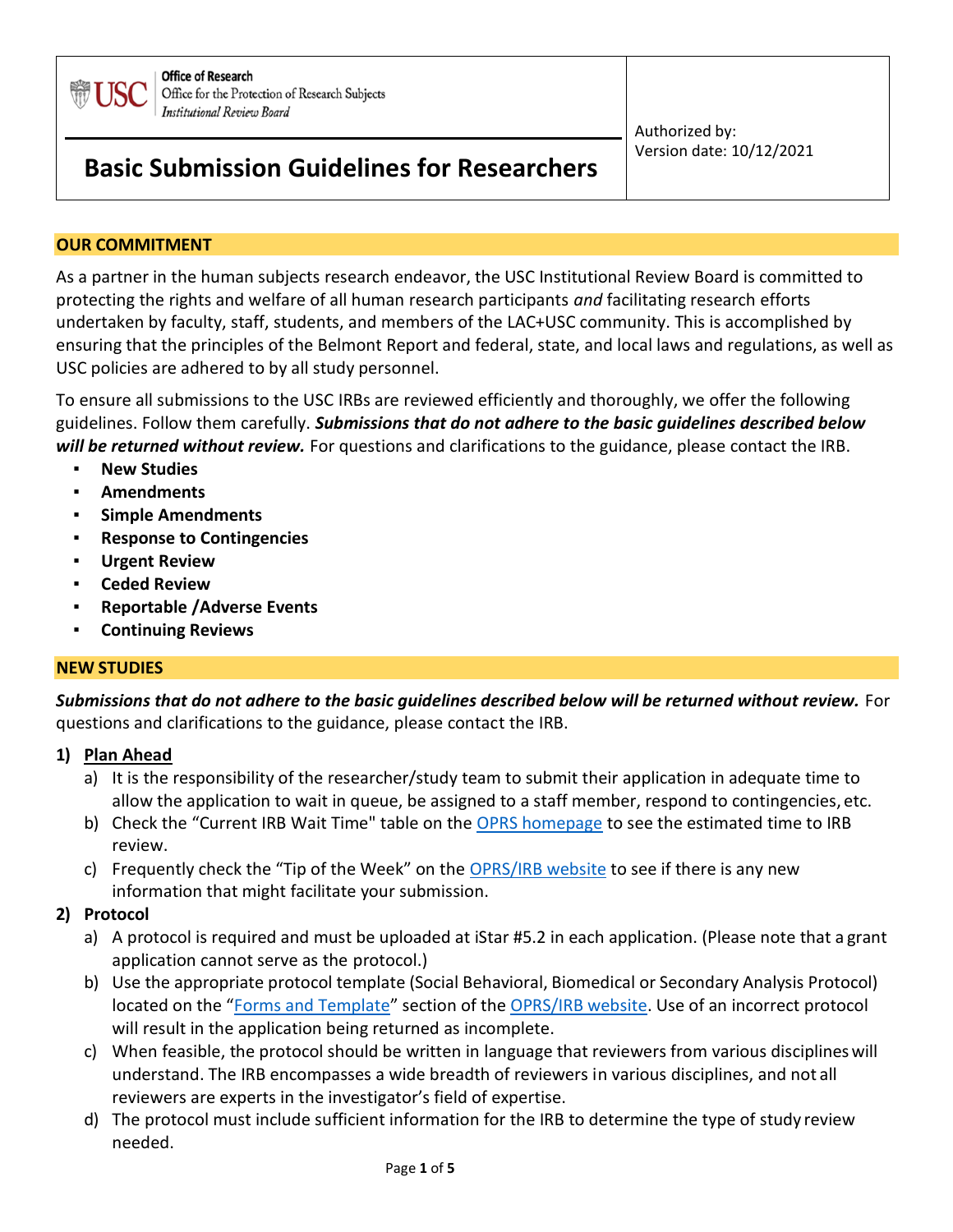

> Authorized by: Version date: 10/12/2021

# **Basic Submission Guidelines for Researchers**

- e) Complete all relevant sections of the protocol template. Incomplete protocols will be returned.
- f) Remove template instructions from the protocol.
- g) Fully describe all research activities.
	- i) Include calendars (e.g., a schedule of events) and/or tables to visually represent timing and frequency of research activities, especially for biomedical studies.
	- ii) When the study involves an intervention(s), clearly delineate if the intervention is a research activity or would occur irrespective of research participation.
- h) Ensure inclusion/exclusion criteria are explicit.

# **3) iStar Application**

- a) Make sure the names of all documents are consistent in the protocol and iStar application. (e.g., use "Quality of life questionnaire V5 pdf" in the protocol as well as the iStar application). The document name should be reflective of the document contents.
- b) Submit your application to the appropriate IRB (Social Behavioral or Biomedical).
- c) Submit *all* materials required for IRB review (e.g., intervention materials, investigator brochures for device or drugs, instruments, protocol, informed consent).
- d) Use the appropriate informed consent template (expedited and full board studies only). For industry sponsored studies please follow the sponsor's template and not the USC template. Refer to the "[Forms](https://oprs.usc.edu/forms-and-templates/) [and Template](https://oprs.usc.edu/forms-and-templates/)" guidance on the [OPRS/IRB](https://oprs.usc.edu/) website.
- e) Ensure all [certifications](https://oprs.usc.edu/education_certification/) (e.g., Human Subjects, GCP, HIPAA) are current for all study personnel. New applications with missing or expired certificates will be issued contingencies. Final approval will not be issued until all study personnel are compliant with the certification requirements and all contingencies are confirmed by the IRB Analyst (IRBA) as being fulfilled.

## **AMENDMENTS**

Follow the guidelines provided below carefully to facilitate an expedient and successful amendment submission. Failure to do so will result in delays in review and approval. *Submissions that do not adhere to*  **the basic guidelines described below will be returned without review.** For questions and clarifications to the guidance, please contact the IRB.

- 1) **Plan ahead.** It is the responsibility of the researcher/study team to submit their amendment in adequate time to allow the application to wait in queue, be assigned to a staff member, respond to contingencies, etc.
- 2) Check the OPRS/IRB website for the "Tip of the Week" to see if there is any new information that might facilitate your submission.
- 3) Name the changes or additions in the amendment title (e.g., Revised ICF +Site Addition).
- 4) Use track changes when revising any document (e.g., consent, survey instrument, recruitment documents, protocol).
- 5) When making changes to Procedures and/or Protocol, include a summary or explanation of themost significant changes and the rationale for the changes at iStar item AM8.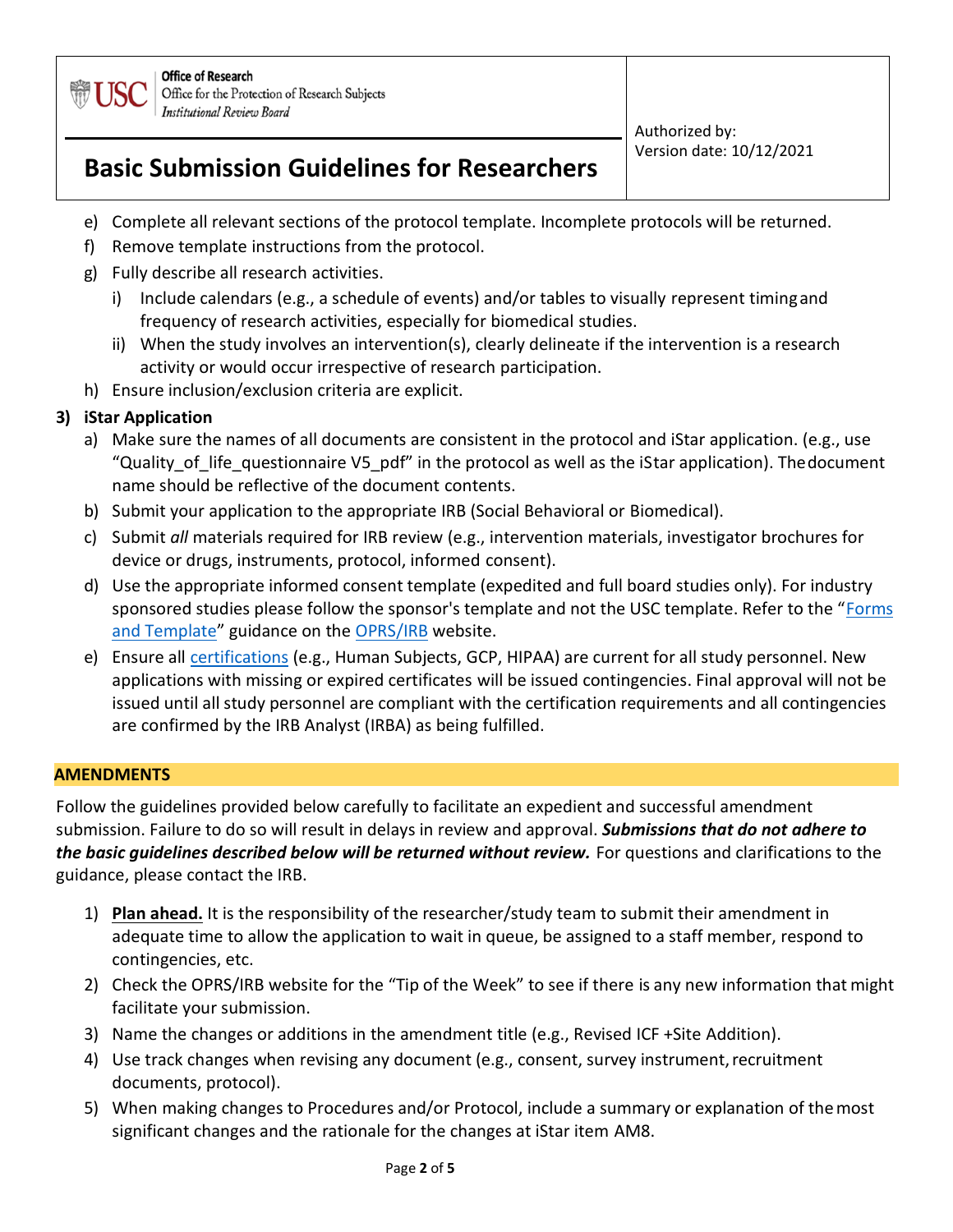

> Authorized by: Version date: 10/12/2021

# **Basic Submission Guidelines for Researchers**

- a. Describe the *nature* and *rationale* for the changes. A rationale for the changes must be included.
- b. Highlight changes that affect risk to participants or study design.
- c. Do not refer or redirect the reviewer to another document (e.g., a summary of change or the track changed protocol) instead of providing a summary.
- d. For industry studies, do not copy and paste a list of itemized changes to the protocolsections. Do upload a summary of change document if provided by the sponsor.
- 6) When making changes to the Informed Consent document, include a summary or explanation of the most significant changes in the response to iStar item AM5.
	- a. If revising the informed consent for industry sponsored studies, do not simply cut and paste large blocks of text into your informed consent. The consent must be carefully edited line by line so the IRB can quickly identify and verify the changes. This is especially important when updating the risk section.
	- b. For industry sponsored studies, upload the sponsor's revised informed consent template (with track changes) at iStar #5.3.
- 7) Ensure all [certifications](https://oprs.usc.edu/education_certification/) (e.g., Human Subjects, GCP, HIPAA) are current for all study personnel. Amendments with missing or expired certificates will be issued contingencies. Final approval will not be issued until all study personnel are compliant with the certification requirements and all contingencies are confirmed by the IRB Analyst (IRBA) as being fulfilled.

### **SIMPLE AMENDMENTS**

Simple amendments are changes that are not complex in nature and can be reviewed quickly. If there are no more than two "simple" changes in a single amendment, the IRBA may pull it from the queue (within 3 business days) for quick approval. *Submissions that do not adhere to the basic guidelines described below will be returned without review.* For questions and clarifications to the guidance, please contact the IRB.

- $\triangleright$  The number of simple amendments will be limited to one simple amendment per study within any 15day window.
- $\triangleright$  Abuses of this simple amendment process will result in this privilege being rescinded for the study team.
- $\triangleright$  The IRBA will make the final decision as to what qualifies as a simple amendment.

### **Examples of simple amendments include, but are not limited, to:**

- 1) **Changing**:
	- Sample size/target accrual
	- Funding source, where no additional changes to the application are needed.
	- Survey instruments where the changes are minor (e.g., revising pagination, adding a single question that does not affect risk level of the study)
	- Interview protocols where the changes are minor (adding a question or two that do not affect the risk level of the study)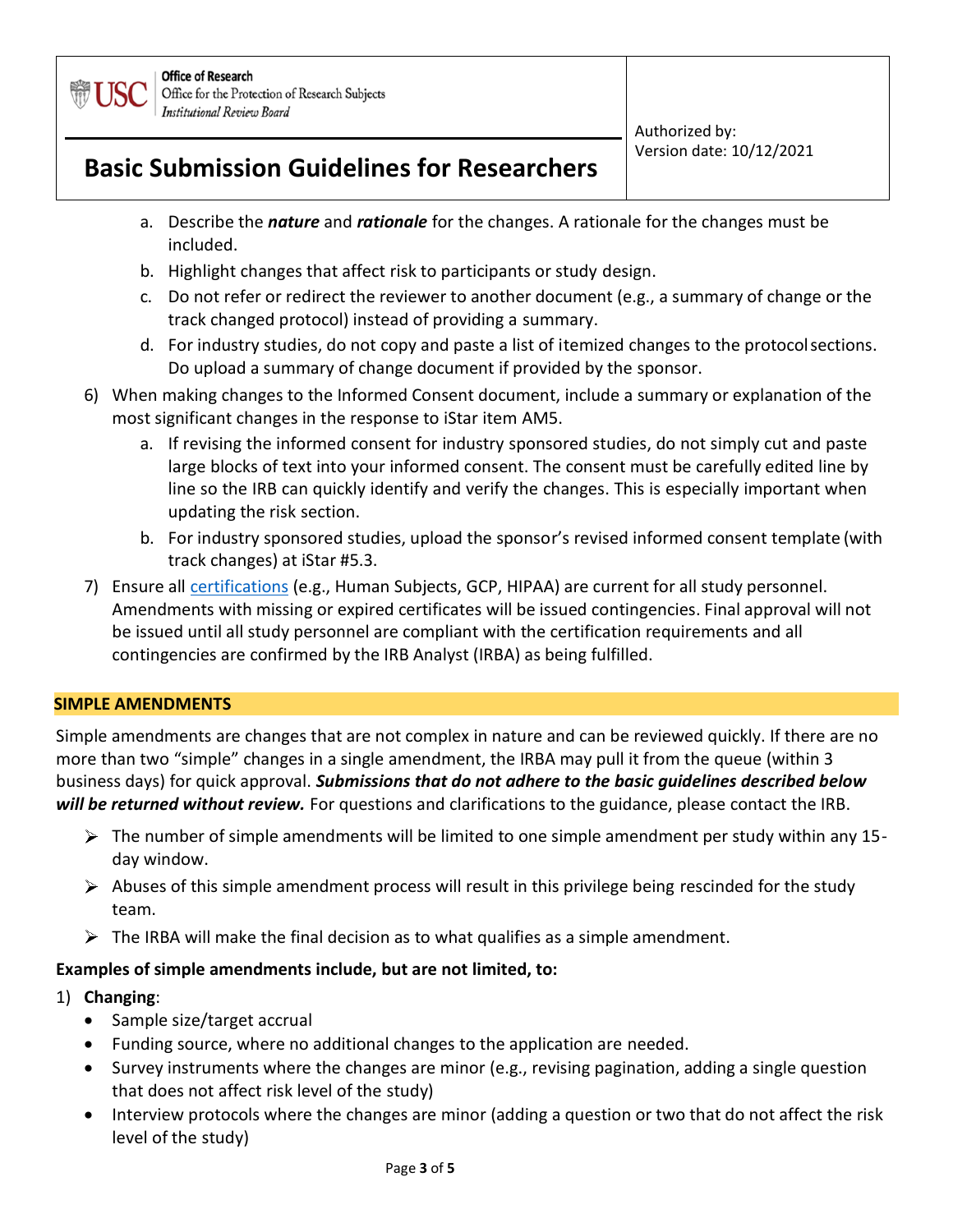

> Authorized by: Version date: 10/12/2021

# **Basic Submission Guidelines for Researchers**

- Study personnel (i.e., PI, FA, nonaffiliates, outside collaborators)
	- $\circ$  If the only change is removing study personnel, an amendment is not required. Instead utilize the "edit study personnel" function in iStar.

## 2) **Adding:**

- Simple patient diaries and/or materials
- Sites/locations
- Updated Investigator's Brochure that does not require protocol and/or informed consent changes **Reasons why an amendment would not be deemed simple include:**
- More than two simple changes are combined in a single amendment.
- The survey instrument has multiple (>4) changes to the items or changes the risk level of the study.
- The interview protocol has multiple (>4) changes to the questions or alters the risk level of the study.
- Changes require revisions in multiple sections of the application and/or documents.

To submit a simple amendment, name the changes or additions in the amendment title (e.g., *Simple Amendment: Revised Patient Diary + Site Addition*). Amendments that do not indicate changes or additions in the title will remain in queue and be reviewed in the order received.

For questions related to the simple amendment, please reach out to the IRBA assigned to the application and provide the IRB number (UP-\*\*-00\*\*\* or HS-\*\*-00\*\*\*). The IRB number and IRBA information is provided in the home page of the iStar study application.

## **RESPONSE TO CONTINGENCIES**

When contingencies are issued by the IRB, the investigator's response to contingencies will be reviewed within 3 business days only if:

- 1) A complete point-by-point response addressing each contingency is provided, **and**
- 2) The response is submitted to the IRB within 3 business days of the contingencies being issued.

## *An incomplete or inadequate response to contingencies will be returned without review and the subsequent response will be reviewed in the order received.*

### **URGENT REVIEW**

Urgent Review procedures may be requested only under limited circumstances. These are when:

- A federal or state agency, foundation, or funder requires IRB approval prior to issuing a funding award,
- A federal or state agency, foundation or funder has imposed a deadline by which funds must be expended or data collection activities must be completed,
- Data collection must be undertaken immediately because the opportunity is ephemeral.

See the OPRS website for additional information about Urgent Review requests.